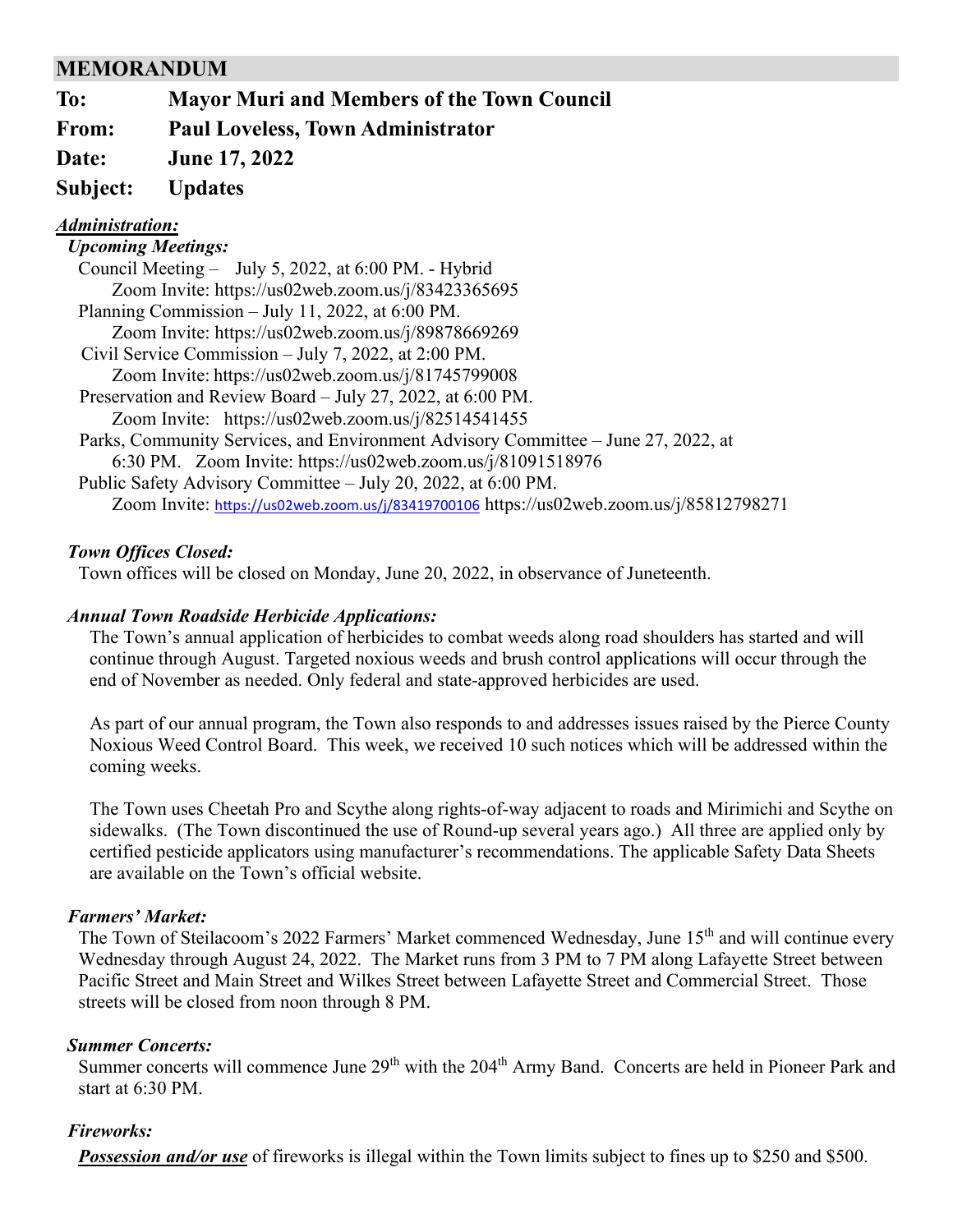# *See Something – Say Something:*

If you see something suspicious or if you have been a victim of a crime, please contact the Department of Public Safety. For in-process emergencies, call 911. For non-emergencies, please call either (253) 287-4455 or (800) 562-9800 or email [crimetips@ci.steilacoom.wa.us](mailto:crimetips@ci.steilacoom.wa.us)

### *Sunnyside Beach Community Clean-up:*

Join us Tuesday, July  $5<sup>th</sup>$ , from 10-11:30 A.M.

Steilacoom Public Works will provide grabbers and bags, but it is suggested to bring gardening/work gloves if you have them. Please feel free to reach out to Liz Grasher with any questions at [elizabeth.grasher@ci.steilacoom.wa.us.](mailto:elizabeth.grasher@ci.steilacoom.wa.us) Sunnyside Beach Park address: 2509 Chambers Creek Road. See you then!

# *Community Development:*

### *Code Compliance:*

The Building Inspector/Code Compliance Officer focused on inspecting construction sites for erosion control measures, follow-up on code compliance issues, and reviewing building permit applications.

## *Community Services:*

### *Steilacoom Summer Camp (K-12):*

- o Steilacoom Summer Camps are designed to entertain campers who enjoy indoor and outdoor games, crafts, learning about nature and themselves. Summer camp is located at Cherrydale Primary School and includes a field trip once a week to a local park or hike.
- o Camp shirts are a mandatory. T-shirts orders must be made and shirts will be sent to camper's addresses. Order yours here:<https://www.customink.com/g/mxu0-00cj-90qn>
- o Location: Cherrydale Elementary
- o Pre-registration is required and payments can be made online, by phone, or by check/cash at the Community Center.
- o All camps are at least 50% off due to the Town receiving a Summer Enrichment and Experience for Kids (SEEK) Grant
- o If you have extenuating circumstances besides Free/Reduced Lunch that you believe qualify you for up to an additional 40% discount (for a total of 90% off), please send an email to marianne.manning@ci.steilacoom.wa.us explaining why you are applying for the 90% discount. All cases will be evaluated individually.

Additional information and registration is available on the Town's official website at [https://townofsteilacoom.org/156/Youth-Programs.](https://townofsteilacoom.org/156/Youth-Programs)

# *Explorers Summer Pre-Camp:*

- $\circ$  The perfect first camp experience for ages 3  $\frac{1}{2}$  -6.
- o Be Prepared to … have FUN! Campers will spend a lot of time outdoors, allowing them to connect with nature, use their imaginations and get lots of exercise.
- o Location: Steilacoom Community Center
- o Pre-registration is required and payments can be made online, by phone, or by check/cash at the Community Center.
- o Schedule: Pre-camp meets weekly, Tues Thurs June 28-30; July 5-7, 12-14, 19-21, 26-28; August 2-4, 9-10
- $\circ$  AM camp: 8:30 12:30 \$ 97 per week reduced to \$48.50 due to the Town receiving a SEEK grant.
- $\circ$  PM camp: 1:00 4:00 \$73 per week reduced to \$36.50 due to the Town receiving a SEEK grant.
- o All camps require a \$25 deposit per week.
- o **\*\*All campers need to be able to use the bathroom without any assistance. \*\***

Additional information and registration is available on the Town's official website at [https://townofsteilacoom.org/156/Youth-Programs.](https://townofsteilacoom.org/156/Youth-Programs)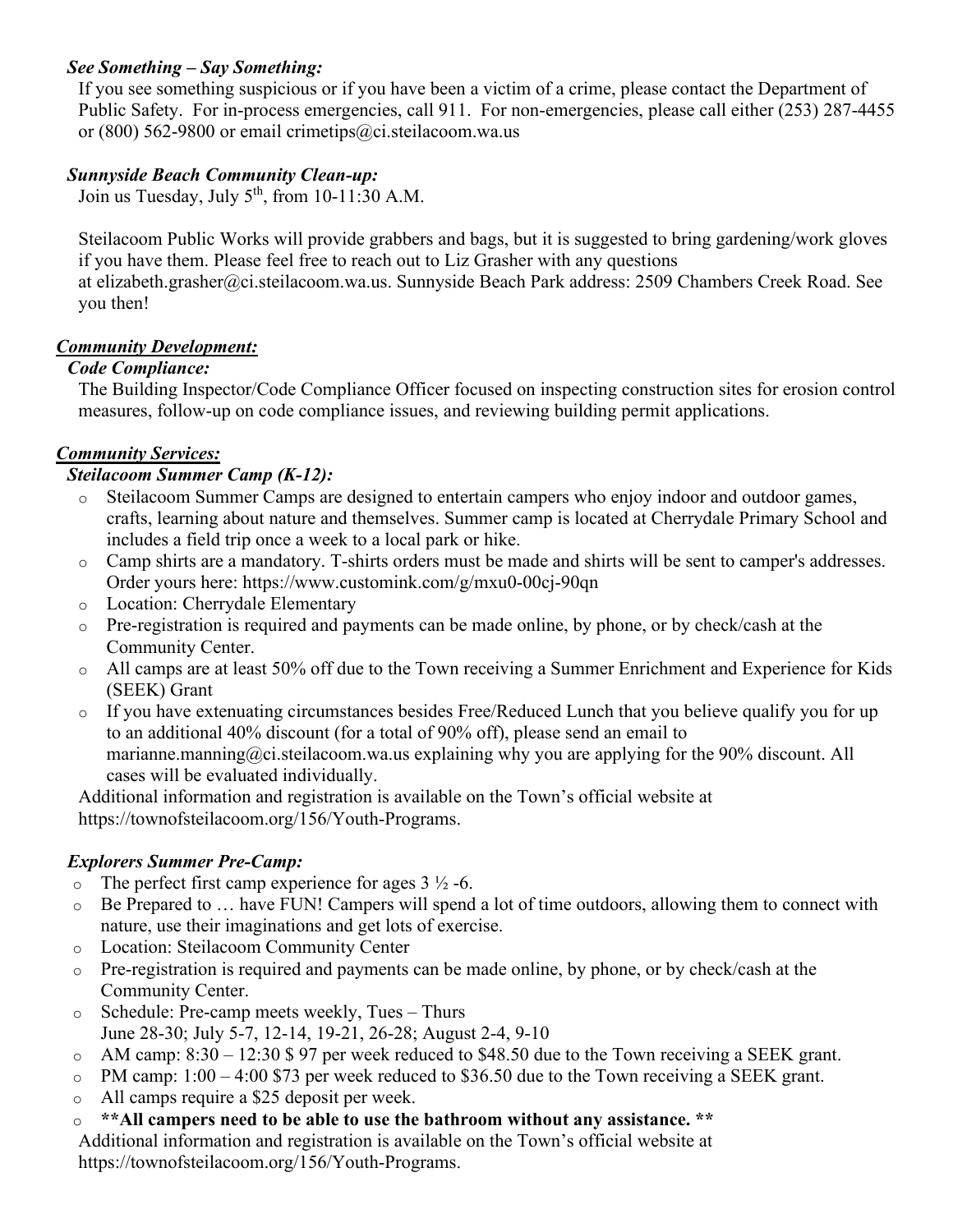# *Kindergarten Ready:*

- o Kindergarten is a big step, even for children who have already spent time in preschool. Being ready for kindergarten can make all the difference in your child's kindergarten experience. Kindergarten Ready is a week-long class that will prepare your child for the full day kindergarten schedule. Class activities will develop and build on the skills necessary for classroom success.
- o Location: Steilacoom Community Center Pre-registration is required and payments can be made online, by phone, or by check/cash at the Community Center.
- o Schedule: Monday Friday, August 15 19
- $\circ$  9:00 a.m.  $-3:00$  p.m.
- o Tuition: \$250 reduced to \$125 due to the Town receiving a SEEK grant; a \$25 deposit is required to hold a spot.

Additional information and registration is available on the Town's official website at [https://townofsteilacoom.org/156/Youth-Programs.](https://townofsteilacoom.org/156/Youth-Programs)

## *Public Safety:*

Over the past week, 148 Public Safety incidents occurred in Town, including the following:

Emergency and patrol incidents

- 10 medical aid responses
- 45 suspicious circumstance/security checks
- 7 responses for persons in crisis/welfare checks
- 51 traffic stops
- 2 responses for juvenile-related incidents
- 2 motor vehicle collisions
- 5 responses for nuisance-related incidents (excessive noise/parties/etc.)
- 6 responses for parking enforcement

Crimes against persons

- 2 incidents of domestic violence/disturbance or protection order violations

Crimes against property

- 1 incident of vehicle prowl
- 1 incident of trespass

### **Significant information:**

This week, Public Safety participated in the 2022 Cascadia Rising emergency management training event, which simulated our response to a 9.0 earthquake throughout our region. We worked in conjunction our emergency management partners within the West Pierce Emergency Management Coalition.

Public Safety submitted an application for federal funding under the 2022 Department of Justice COPS Hiring Program, in effort to increase police staffing. Our application included letters of support from U.S. Congresswoman Marilyn Strickland, state Senator T'wina Nobles, and state representatives Mari Leavitt and Dan Bronoske. A decision from the federal government is expected around October. The work of our Public Safety Advisory Committee provided valuable contribution to our grant application.

On June 14, at 11:00 am, a test of Steilacoom Alert was conducted. Over 200 points of contact were reached. Please visit our Town website for more information on how to sign up to receive future messages and emergency notifications.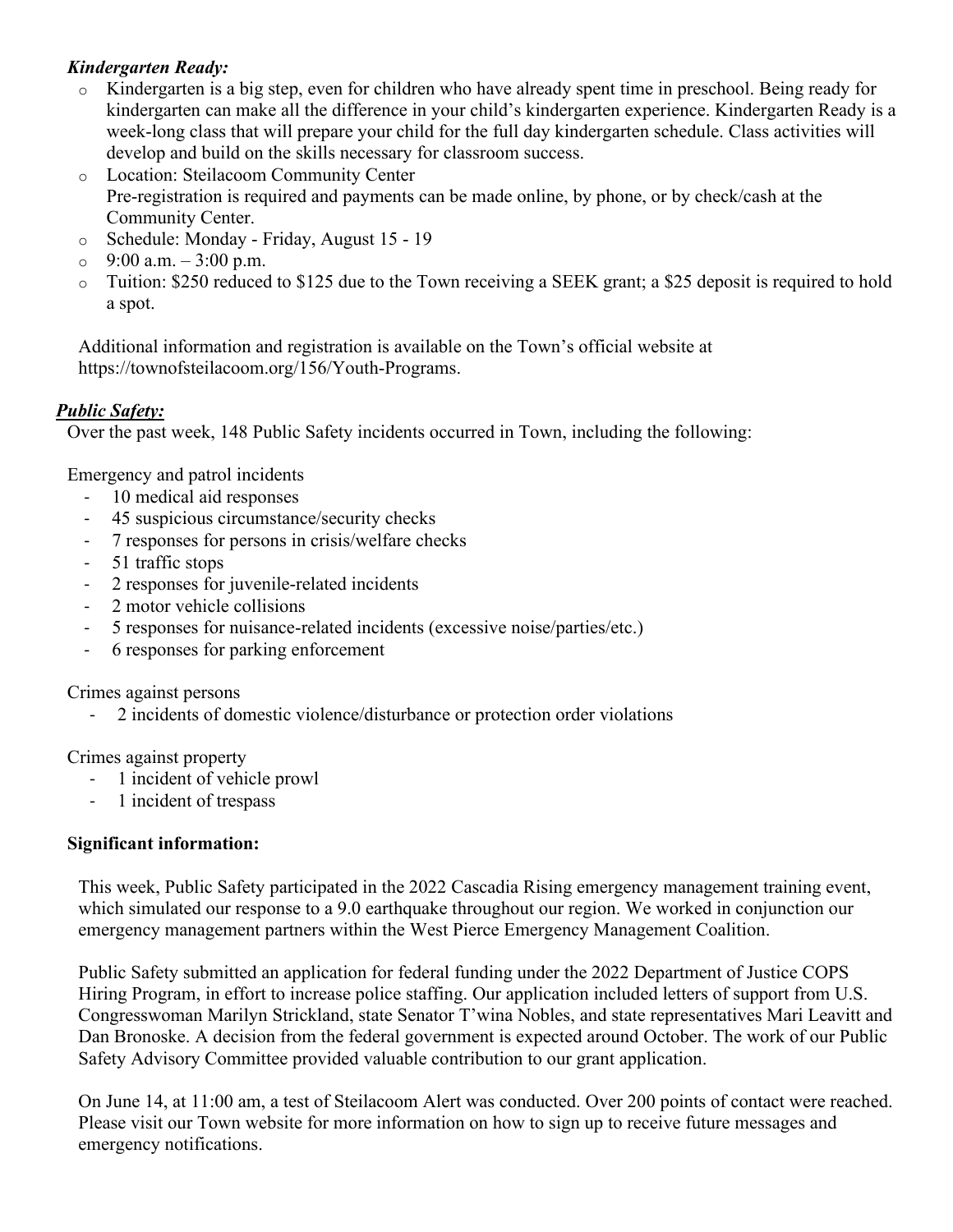Increased patronage of Sunnyside Beach is welcome to see during the summer. However, please remember that parking is prohibited within marked bicycle lanes throughout Town. Illegally parked vehicles may be subject to fines and impound.

With summer here, please find the following information regarding recreational fires within the Town of Steilacoom:

- For concerns regarding the safety of a fire, please call 911.
- For concerns about air quality related to a recreational fire, please call the Puget Sound Clean Air Agency at (800) 552-3565, or visit<https://pscleanair.gov/>
- For additional information, visit West Pierce Fire and Rescue at:<https://tinyurl.com/2md3h2j7>

During the coming months, in response to concerns expressed by our residents, expect to see increased presence of your public safety officers on our roadways helping to reacquaint some our drivers with our posted speed limits. Please slow down.

# **Reminders:**

In-progress emergencies can be reported directly to 911. To reach a police officer NOT during an emergency, please call either (253) 287-4455 or (800) 562-9800.

The lobby of Public Safety is open Tuesdays through Fridays, from 9:00 am until 12:00 pm. Staff remain available by phone and appointment from 1:00 pm until 5:00 pm.

Please visit our department website [\(https://tinyurl.com/2bz3jzey\)](https://tinyurl.com/2bz3jzey) for resources and assistance with:

- Online crime reporting
- Anonymous reporting of suspicious activity
- Reporting of persistent traffic concerns
- Unwanted prescription medication
- Concealed pistol licenses
- Mental health support for youth
- When to call 9-1-1
- Department of Licensing disability and medical designation
- South Sound 911 Emergency Health Profile (A cell phone is required to use this service)
- Injured or deceased wildlife

# *Public Works:*

# *Building Energy Efficiency/Replacement Project:*

The contractor is scheduled to install the unit above the women's restroom the week of June 20<sup>th</sup>. The lighting contractor will commence work once the components arrive which appears to be mid-July at this time.

# *Urban Forestry Management Request:*

The Town received a request to remove two large fir trees located in the Stevens Street right-of-way adjacent to 2402 C Street for the purpose of removing a potential hazard to adjacent home(s). Removal costs would be paid by the applicant, Huberto Makinano, 2402 C Street, Steilacoom, Washington, 98388. The property was posted and no appeal was received within 10 days of the June 3, 2022, posting. The work is scheduled for the week of June  $20<sup>th</sup>$ .

Additionally, the owner of the property will be removing three additional trees under separate contract from his own property. The three additional trees on private property are not covered by the Town's Urban Forestry Management provisions.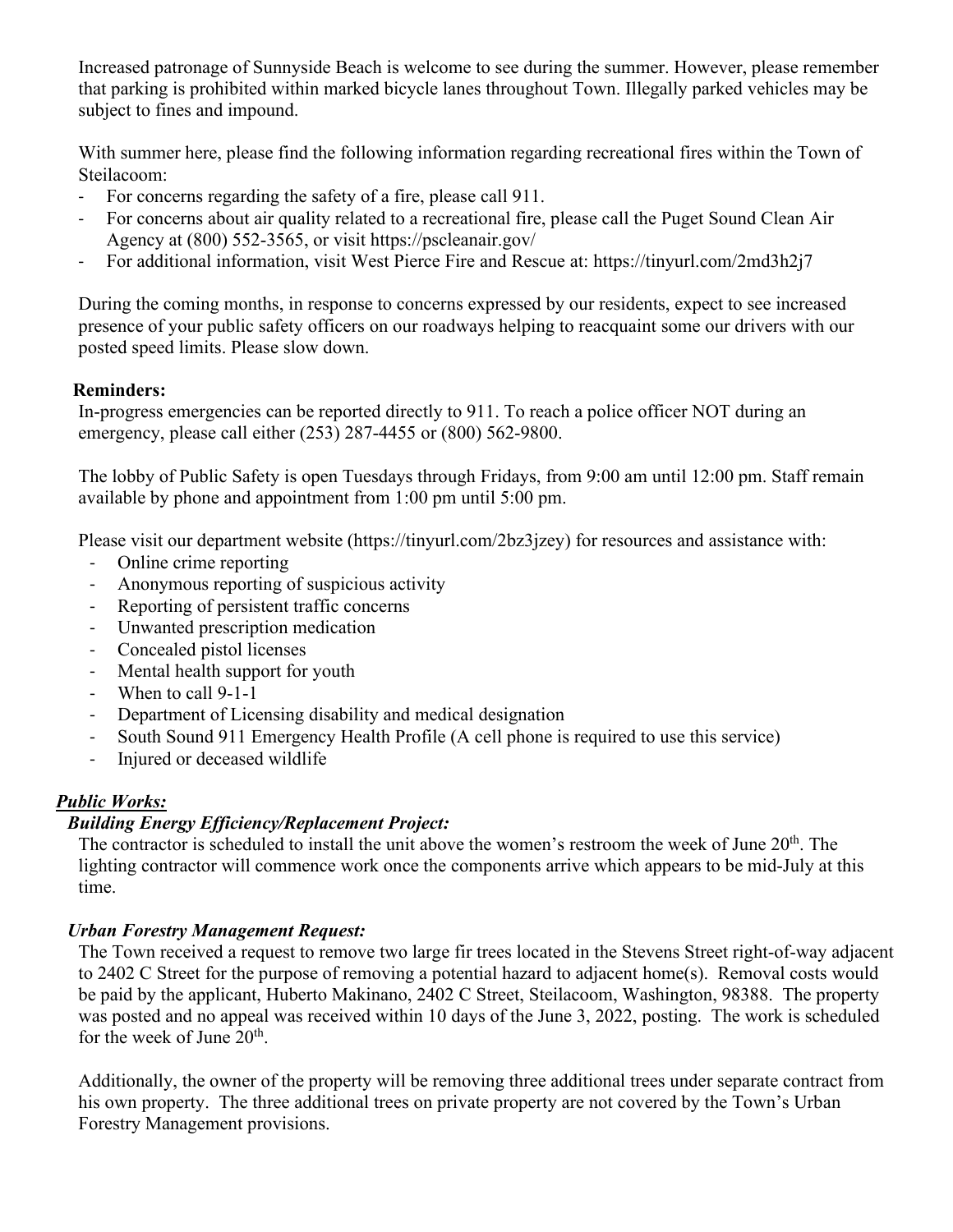### *Streets and Storm:*

#### Crew Emphasis:

The crew focused on removing poison hemlock in Madrona Park and near Saltar's Point School. Additionally, they continued the annual traffic count program; swept streets, and performed inspections for the stormwater extension on Short Street near Sequalish Street; and performed other maintenance activities.

### *Electrical:*

Crew Emphasis:

The crew installed conduit at  $7<sup>th</sup>$  and Lafayette Street in anticipation of a future primary wire upgrade; installed a permanent power service in the 600 block of Washington Street; disconnected power to a residence in the 2400 block of Oak Drive for a panel change; replaced a meter in the 1200 block of Eleanor Court; and performed other maintenance activities.

### *Water/Sewer:*

### Crew Emphasis:

The crew inspected a sewer repair in the 1100 block of Stevens Street; inspected a new sewer main extension in the 1200 block of Worthington Street near Galloway Street; inspected water and sewer installations in the 1900 block of Rainier Street; inspected a sewer service repair in the 10000 block of 110<sup>th</sup> Avenue Southwest; performed inspections at the School District's maintenance facility; continued work on the water use efficiency report; and performed other maintenance activities.

### *Parks, Buildings and Grounds:*

### Crew Emphasis:

The crew mowed, trimmed, and maintained various parks and facilities as the weather allowed; fertilized Pioneer Park; supported the Farmers' Market; and performed other maintenance activities.

### *Other:*

#### *Kayak Rentals:*

KayakShare.com is a new self-serve kayak rental available at Sunnyside Beach Park in Steilacoom in cooperation with the Town. You may reserve in advance or rent on the spot (when available) during daylight hours year-round by going to KayakShare.com. See KayakShare.com for details, make sure to wear a lifejacket, and have fun!

#### *4th of July Fireworks Display:*

Come experience the fun in the Town of Steilacoom as we join with Americans across the nation in celebrating Independence Day as only our Town can. Lafayette Street becomes the center of our annual family-oriented, old-fashioned, hometown Independence Day Parade, Street Fair, Ice Cream Social, Beer Garden, and Dance.

The highlight will again be the professional fireworks display from a barge on the waterfront. For more than twenty years, Steilacoom has hosted one of the best Fourth of July celebrations and fireworks shows in the Puget Sound area.

Our fireworks are financed entirely by voluntary contributions from private citizens and businesses. Every dollar collected is put directly into the display. The expense to put on a fireworks display of this magnitude is in excess of \$40,000.

If you wish, you can contribute conveniently and securely online at the Town's official website <https://townofsteilacoom.org/286/Fireworks-Committee>using PayPal or you may mail your donation to: